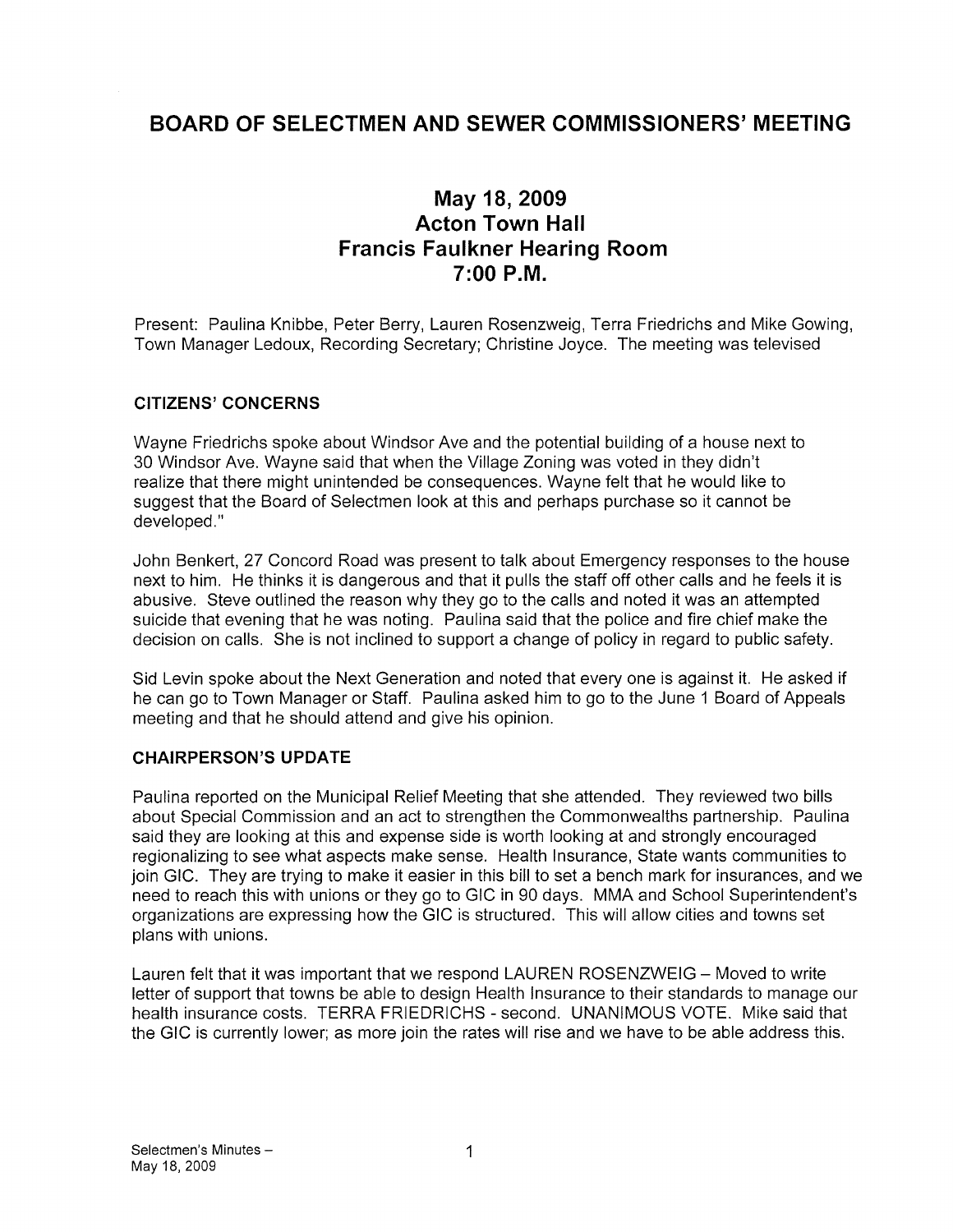#### OPERATIONAL MINUTE

Steve reported on a student who was diagnosed with H1N1 flu virus who attends the Merriam School. The child had been home and not exposed to anyone but we are monitoring this situation.

West Acton Project on Central Street — We have temporally squared off the intersection and have received good input, and we may look into putting this revision to the intersection in place.

State budget for this and next fiscal year we are 6 weeks away from the end of the fiscal year, we know we have \$160,000 less in Local Aid than was originally on the Cherry Sheets. Excise tax has reduced and building Permits are down. Local Aid Cut and loss of income and we are keeping or spending freeze in place. We will not be doing any end of year spending as we have in the past at this point. The Senate budget has eliminated Quinn Bill and others that affect town budgets.

## SELECTMEN'S REPORTS

Lauren attended the MAGIC meeting and the main topic was transportation and we put together the priorities in our region which include the ARRT and BFRT rail trails. We are working hard to make sure those go forward as soon as possible.

Lauren spoke about the sewer project being brought to the STM. Lauren asked that all interested parities come to the meeting and find about the financial aspects.

Terra spoke about COD and rail station ramp. EDC is reviewing two items to discuss the proposed FAR changes with the Planning Board. Spoke about the resignations in HDC and Historical Commission.

Mike met with COA and they have requested to stagger the terms on the Board. They currently have one-year appointments that all end at the same time.

## PUBLIC HEARINGS & APPOINTMENTS

Common Victualer License, Daniela's Cantina, 5 Nagog Park, Building 103. LAUREN ROSENZWEIG —Moved to approve the Victualler license at that location TERRA FRIEDRICHS — second. UNANIMOUS VOTE

Change of Location, All Alcoholic Beverage Restaurant, Geraldo Miranda, Daniela's Cantina, from 208B Main Street to 5 Nagog Park, Building 103. TERRA FRIEDRICHS — Moved to approve. MICHAEL GOWING — second. UNANIMOUS VOTE

Site Plan Special Permit, #2/20/09-419, Bella Famiglia, 59 Great Road — PAULINA KNIBBE — Moved to Continue the Hearing to June 8, 2009 at 8:30. LAUREN ROSENZWEIG — second. UNANIMOUS VOTE PAULINA KNIBBE – Moved to extend the decision date to July 13<sup>th</sup> LAUREN ROSENZWEIG — second. UNANIMOUS VOTE

Sewer Acton Committee has come up with a recommendation. The Super sizing will be 43% of the costs of super sizing new proposed area. The residents of the Tuttle/Flint/Spencer Roads will pay 43% of the Super Sizing costs, or around \$4,000 per household. They further want to see if a different formula to include more costs could be reviewed. But they have agreed on the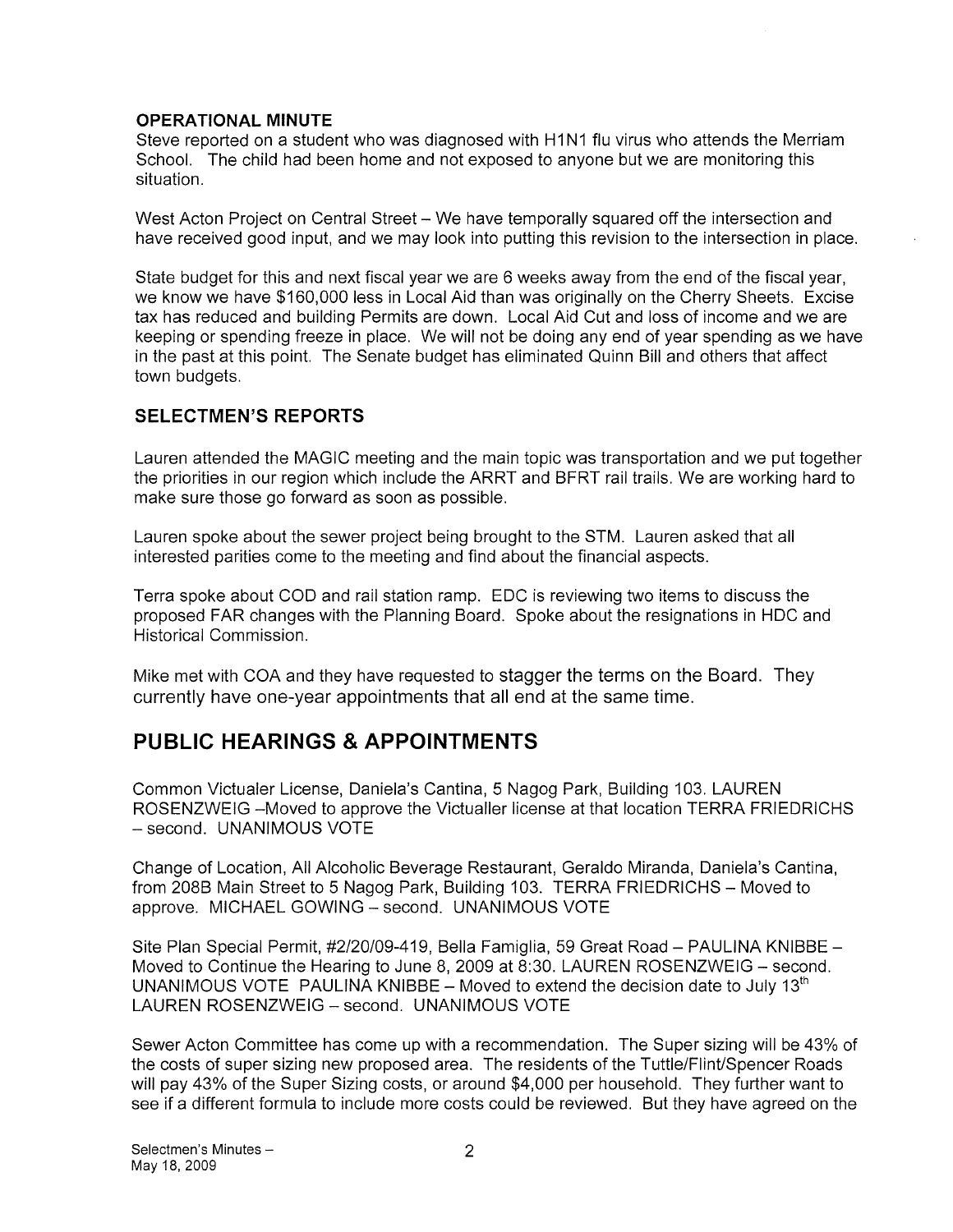43%. The second cost is paving of roads. First group paid for the roads. The group felt it would be ok to have patched pavement and have the cost removed from the betterment. Include costs in betterment for police details \$50,000 or less.

The Committee is looking into possible contractual methods for Low Pressure sewer pump maintenance. They also discussed the possibility of seeking funding to utilize solar power for the Middle Fort Pond Brook Sewage Treatment Plant. It was noted that one of the neighborhood representatives, Don Barron of Mallard Road died suddenly this week. LAUREN ROSENZWEIG — Moved to appoint Dick Brewer to fill vacancy left by Don Barron's passing. MICHAEL GOWING — second. 3- <sup>1</sup> Terra Abstain as she did not know any thing about his background.

Helen Probst said that once we get this started if the money is too much, if it goes over the final number and limits borrowing, or if we go for Peer review and if the costs were too high we would not move forward. The risk of the design cost would be rolled into the project if it went forward. Paulina said it was not unreasonable to structure it as discussed. Lauren wanted Town Counsel look into how other communities handle this.

Neighborhood is likely using 21,000 gallons per day and we have 49,000 extra capacity unallocated from current plan equals 43%. Alternative is more referring to the fact that the Super Sizing cost does not capture the plant costs.

Charlie Kadlec asked about the number that is proposed. The betterment will be approximately \$17,000 cost. He noted there may be a way to limit the contractor's charging extra money after construction has begun. Charlie asked that we write the contract to reflect that we get a contract with no escape costs. Andy said we have a 10% overage included. But we have found ledge and it will be around 53,000 to remove it.

Detail is needed and it needs to go through the details of education. Paulina said it was to be discussed at the sewer meetings.

Matt Libman, 27 Tuttle Drive asked about the costs and solutions.

Lauren explained that there is a problem with environment in their neighborhood as well as other neighborhoods. Solution is to use sewers because there are parts of your neighborhood that have been designated at risk because of small lot size, high ground water. Indian Village, North Acton are other locations that want sewers. However, this neighborhood is in close proximity to the line and we are looking for a solution. They need to discuss the need for education. It is a whole neighborhood and town problem and a cost effective one. It will only get worse as people try to comply with Title V. We need to protect our wetlands and it will have affects on streams, we are trying to avoid a bad situation.

Resident of 22 Tuttle Drive — spoke about process and felt they are moving forward to get the stimulus monies and feels that there are other options. He wants to see the data and felt they should evaluate more than one septic system. He felt in the long run it could cost more.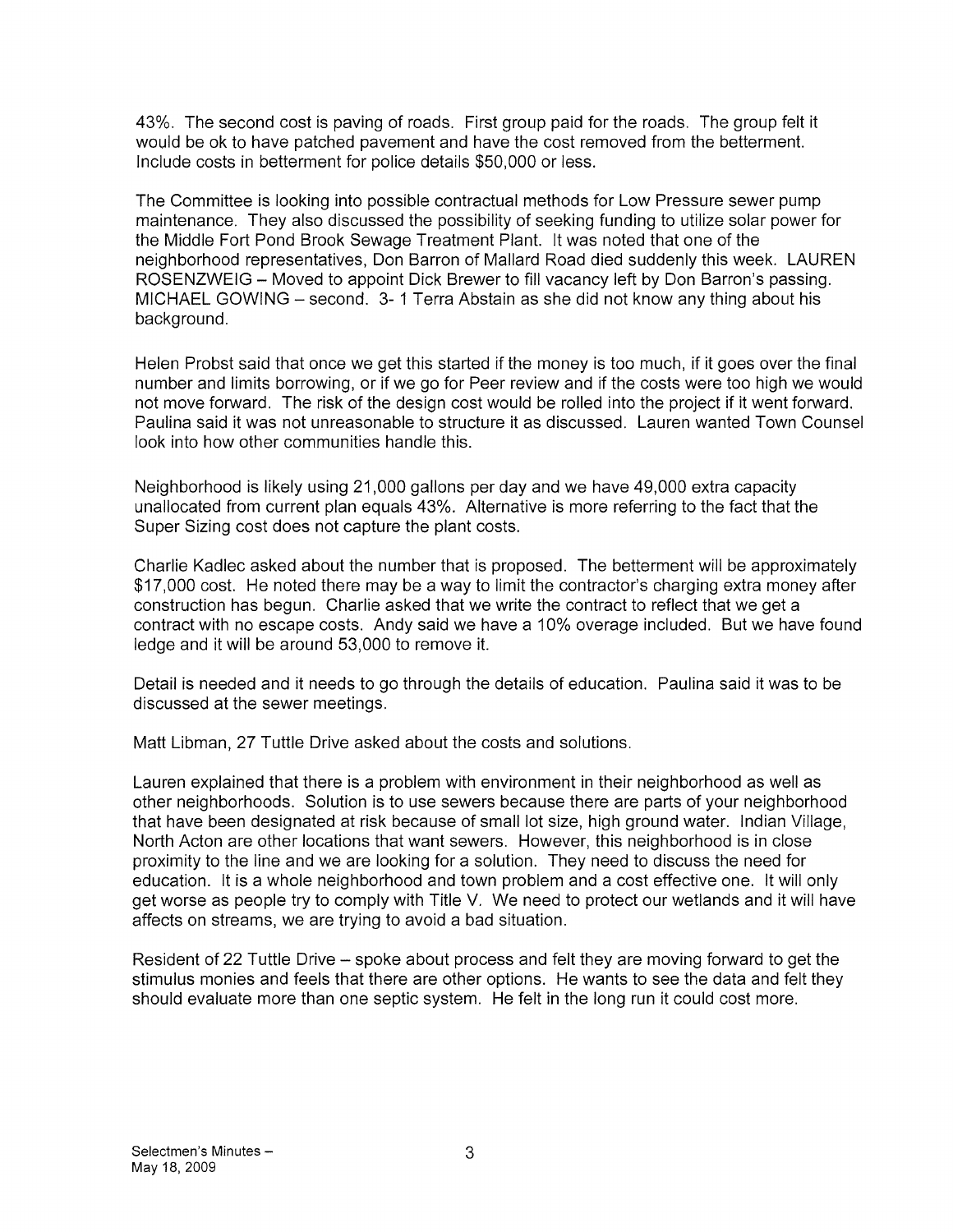## SELECTMEN'S BUSINESS

## FARMER'S MARKET LEASE AGREEMENT

Jen Taylor was present to discuss the potential lease agreement. TERRA FRIEDRICHS Move to approve the lease. LAUREN ROSENZWEIG — second. UNANIMOUS VOTE

#### SPECIAL TOWN MEETING WARRANT DISCUSSION

Steve noted the new potential article for zoning to allow for manufacturing. Paulina said it would be nice to install solar panels on buildings and get the money from the state for those items. She is uncomfortable with changes. Lauren said it is with in the same scope that is currently allowed in the districts. The changes in the language that have been made reflect necessary words that must be in there in order to receive stimulus money and other funds under the Green Communities Act.

TERRA FRIEDRICHS -Move to have BOS authorize her to work with Town Counsel to come up with language that would create a fund to purchase Development Rights. MICHAEL GOWING - second

Lauren said we have other things in place CPC and Open Space and could not vote it. Paulina said it was a short timeline of what people can do with there property, and we already have this in place and was not in favor of putting it on the warrant. She would suggest it be on the annual Town Meeting after much review. No Lauren and Paulina and Terra yes and Mike abstained. Motion failed

## TREE CANOPY BYLAW

TERRA FRIEDRICHS - Moved to investigate the language that Steve Anderson discussed regarding a Tree Canopy Bylaw. MICHAEL GOWING — second. MG/TF yes, and PK/LR motion fails

Lauren said it felt like an action that would go around the Dover Amendment. Lauren asked Terra to look at other communities have adopted bylaws.

Dore' noted we used to replace street trees and we don't do it anymore. He cautioned a rush to town meeting.

#### FINANCE COMMITTEE'S 97% SOLUTION DISCUSSION DRAFT

Terra said she likes the 97% SOLUTION

Paulina said that this was the same process as last year to assist in budget shortages. It is fully expected we will spend less of the budget and endorses the strategy the Manager and School Supt. have agreed upon. Terra asked about the long range solution, she wants long term savings with regard to developers.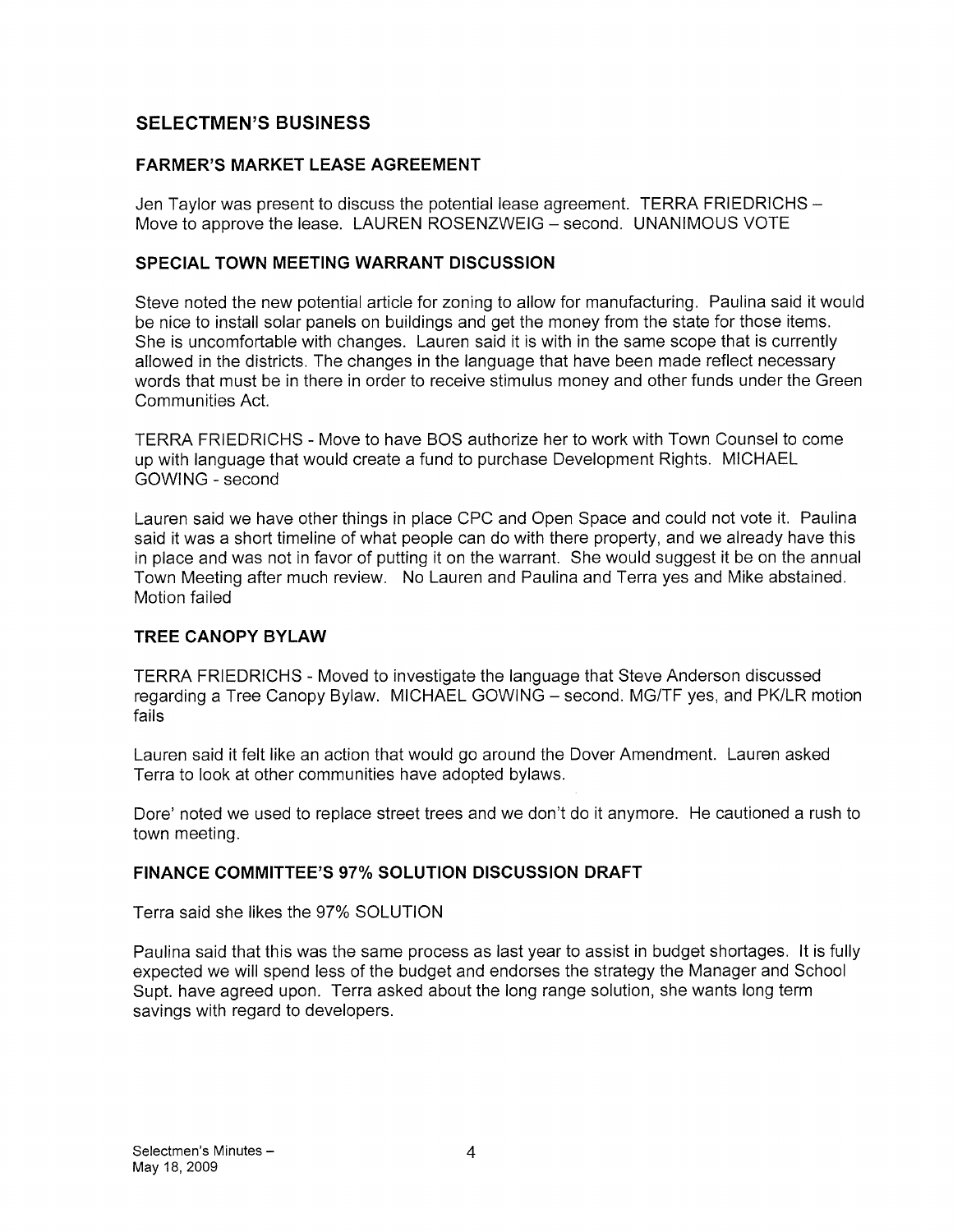#### WATER RESOURCES ADVISORY COMMITTEE DRAFT MISSION STATEMENT **DISCUSSION**

Lauren suggested one change the language said and other issues "as needed". Lauren proposed that this be changed to the Committee would address other issues "as requested by the BOS." LAUREN ROSENZWEIG — Move to accept with change made suggested by Lauren. PAULINA KNIBBE - second UNANIMOUS VOTE

## EAGLE SCOUT COURTS OF HONOR

Steven Hart and Peter Fairbrother, June 7, 2009 Paulina to attend

Andrew Kappel and Brian Clough, June 14, 2009 Lauren to attend

## BOARD OF APPEALS PETITION FOR REVIEW AND COMMENTS, LEARN AND PLAY PRE SCHOOL, 245 MAIN STREET

Terra is concerned about changes in buildings, character and valuation of buildings. The basement use increases FAR. How do we protect our town, do we catch it before 27 becomes five lanes. She asked to have a process to monitor the traffic now.

Lauren sees this as a smaller scale compared to the Next Generation proposal and it is protected under the State Law. We are going to make the sizes bigger so we are considered reasonable. Mike noted the same restrictions of FAR and the Open Space is applicable. If we increase the size of what is reasonable, will keep in control of growth on 27. Paulina said she felt we don't need to send our comments on this.

TERRA FRIEDRICHS — Moved to send letter to BOA with our concerns and have asked the Planning Board to discuss what is reasonable and important to the town when you review this plan, in regard to day care and size is important on lots. MICHAEL GOWING - second. Lauren said in this case they are not making the building bigger but they are using basement.

Lauren agrees with intent of the current bylaw. It's purpose is to protect nearby properties in residential areas from the impacts of a day care center, by limiting the Floor Area Ratio and requiring open space buffers, as well as parking requirements, etc. The Board of Appeals should take this into consideration in making their decision.

## TOWN MANAGER'S EVALUATION PROCESS

Lauren urged them to complete the evaluation and mail to her or Christine by this Friday.

## OTHER BUSINESS

Lauren would like the Board to look into the town paying the differential in base salary for those who are town employees and have served in Active Duty in Iraq or Afghanistan since 9/11/01. She would like the Board to authorize that the Town Manager contact other towns such as Concord that have this provision and find out how Acton may adopt it as well. There were no objections.